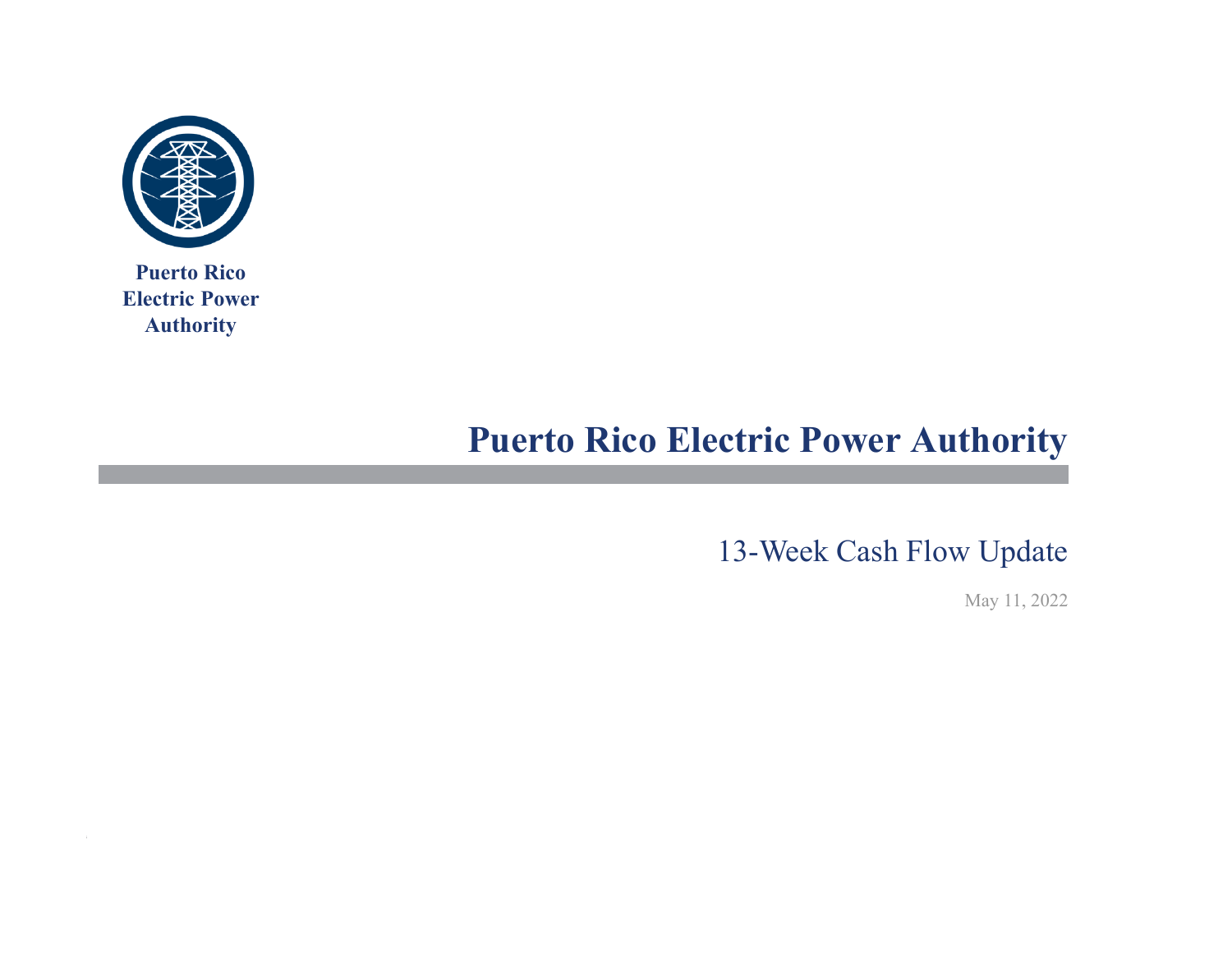#### Disclaimer

The information contained herein (the "Information") has been provided and prepared by the Puerto Rico Power Authority ("PREPA" or the "Company") and is in draft form subject to further discussions and revisions. No representation or warranty, express or implied, is made by the Company or its advisors as to the accuracy or completeness of the Information, that has not been independently verified. The Company and its advisors shall have no responsibility or liability for the accuracy or completeness of the Information, any errors, inaccuracies or omissions in the Information or the consequences of any reliance upon the Information. Without limitation of the foregoing, no representation or warranty, express or implied, is made by the Company or its advisors as to the accuracy or completeness of any forecasts or projections contained in the Information. Nothing contained in the Information may be relied upon as <sup>a</sup> promise or representation as to the future. The Information does not constitute an offer or solicitation to sell or purchase securities. Neither the Company or its advisors shall have any liability, whether direct or indirect, in contract or tort or otherwise, to any person in connection with the Information.

Projections are included in the Information. Such projections have not been examined by auditors. The projections and other material set forth herein contain certain statements that are "forward- looking statements". These statements are subject to <sup>a</sup> number of assumptions, risks, and uncertainties, many of which are and will be beyond the control of the Company including, among others, availability and timing of liquidity sources, availability of supplies and supplier financing, changes in general economic, political, governmental and business conditions globally and in Puerto Rico, the Company's ability to achieve cost savings, changes in interest rates, changes in inflation rates, changes in exchange rates, changes in fuel prices, changes in business strategy and various other factors. These statements speak as of the date indicated and are not guarantees of future performance. Actual results or developments may differ materially from the expectations expressed or implied in the forward-looking statements, and the Company undertakes no obligation to update any such statements whether as <sup>a</sup> result of new information, future events or otherwise.

Recipients of the Information agree to keep the Information strictly confidential. The Information is highly confidential and contains proprietary and confidential information about the Company, its subsidiaries and its operations. This document material is being presented solely for your information and may not be copied, reproduced or redistributed to any other person in any manner. At the reques<sup>t</sup> of the Company, the recipient will promptly return all non-public material received from the Company (including this document) without retaining any copies thereof. For the avoidance of doubt, Information includes the nature, substance, status, and terms of any discussions related to the Information discussed herein.

The Information does not constitute an offer or invitation to purchase or subscribe for any shares or other securities of the Company and neither any part of this document nor any information or statement contained therein shall form the basis of or be relied upon in connection with any contract or commitment whatsoever. By receiving the Information, you agree to be bound by the foregoing limitations.

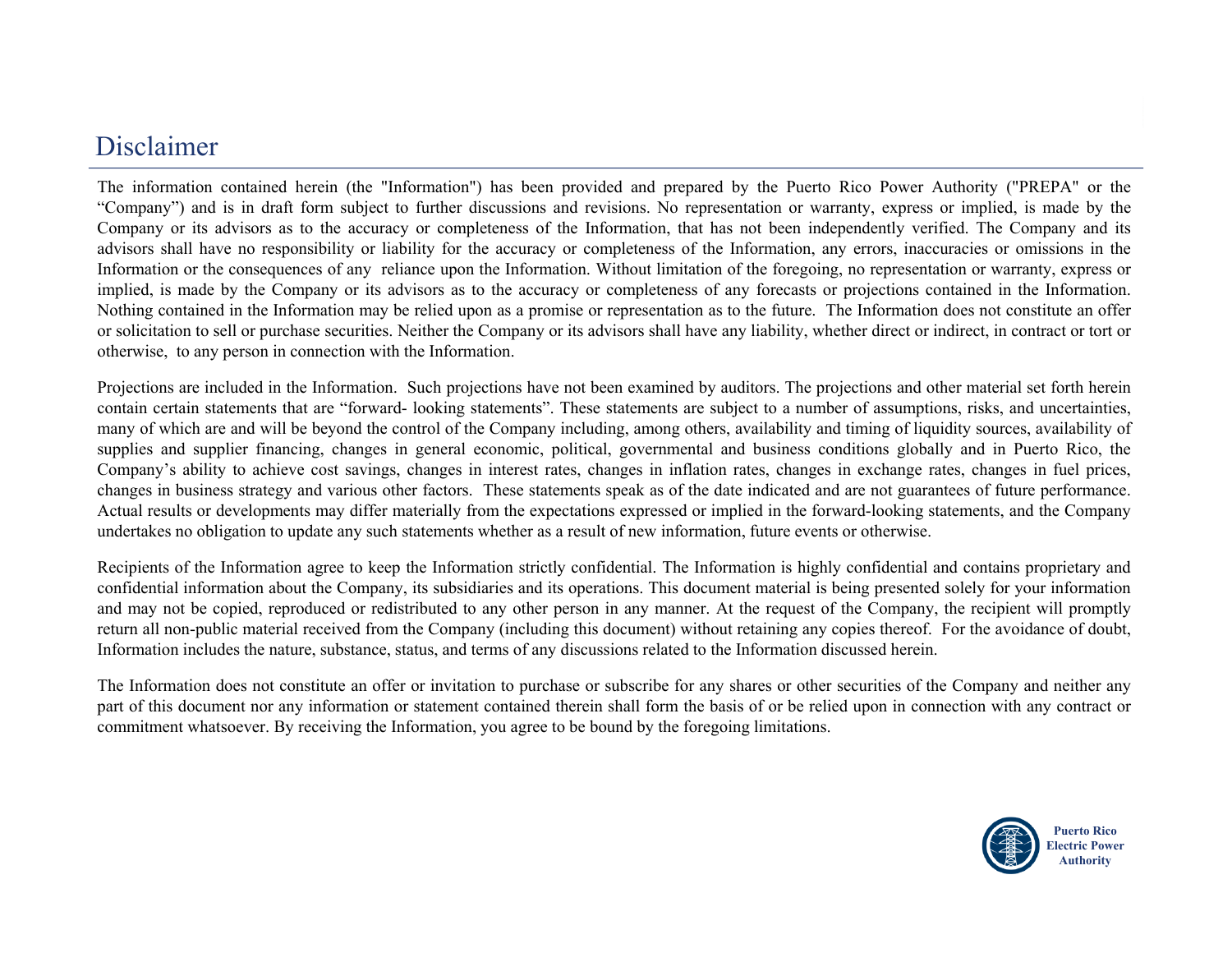#### Table of Contents

- **General Overview**
- April 15<sup>th</sup> Budget updated for actuals through 5/6/22
- April 15<sup>th</sup> Budget
- April 15<sup>th</sup> Budget With Actuals Through 5/6 vs April 15<sup>th</sup> Budget Cash Bridge

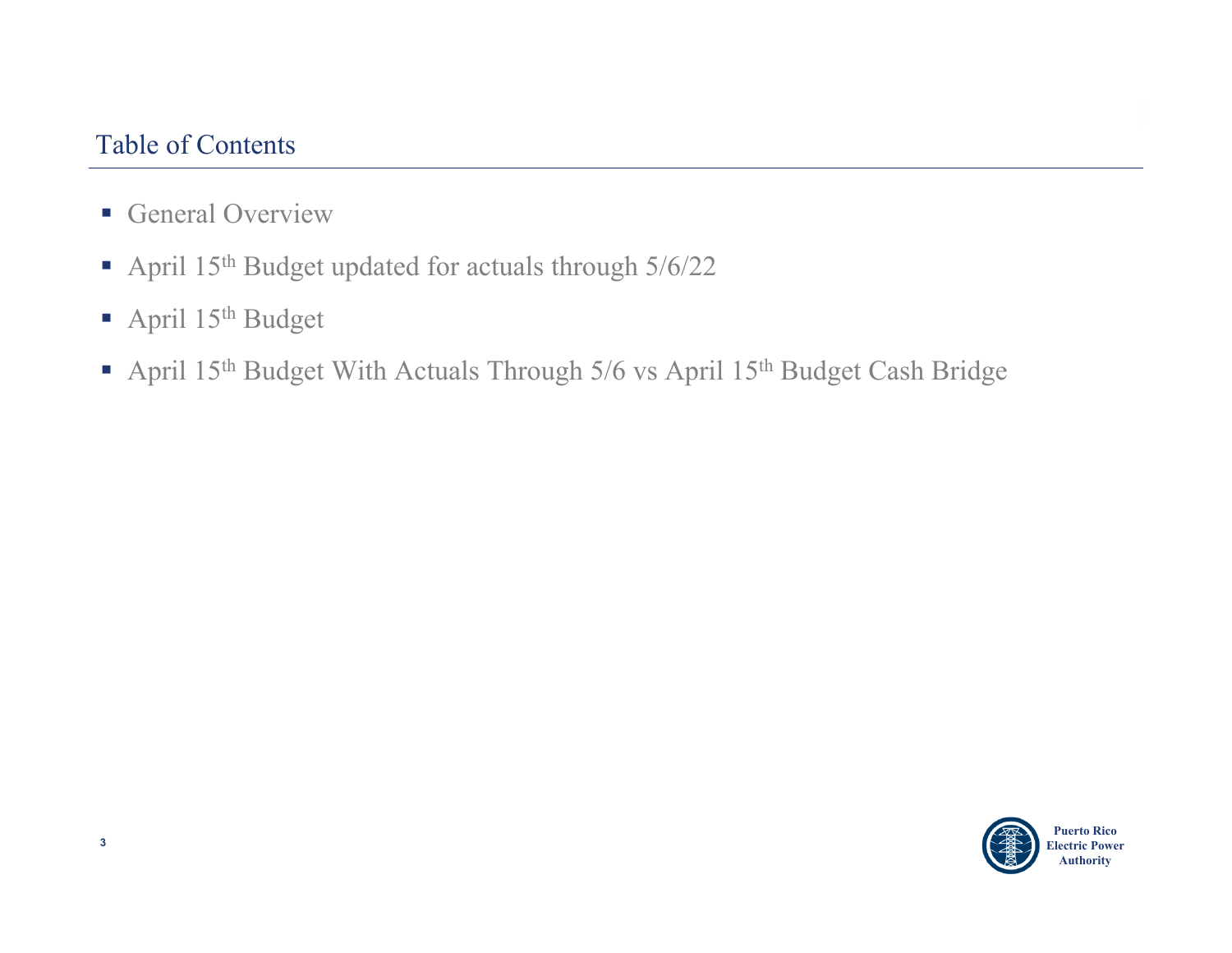### General Overview

- The April  $15<sup>th</sup>$  Budget With Actuals Through 5/6 vs April  $15<sup>th</sup>$  Budget Cash Bridge captures the cumulative variance from 4/8/22 through 5/6/22
- Any timing related variances from actual weeks have not been re-timed into future periods for purposes of this analysis

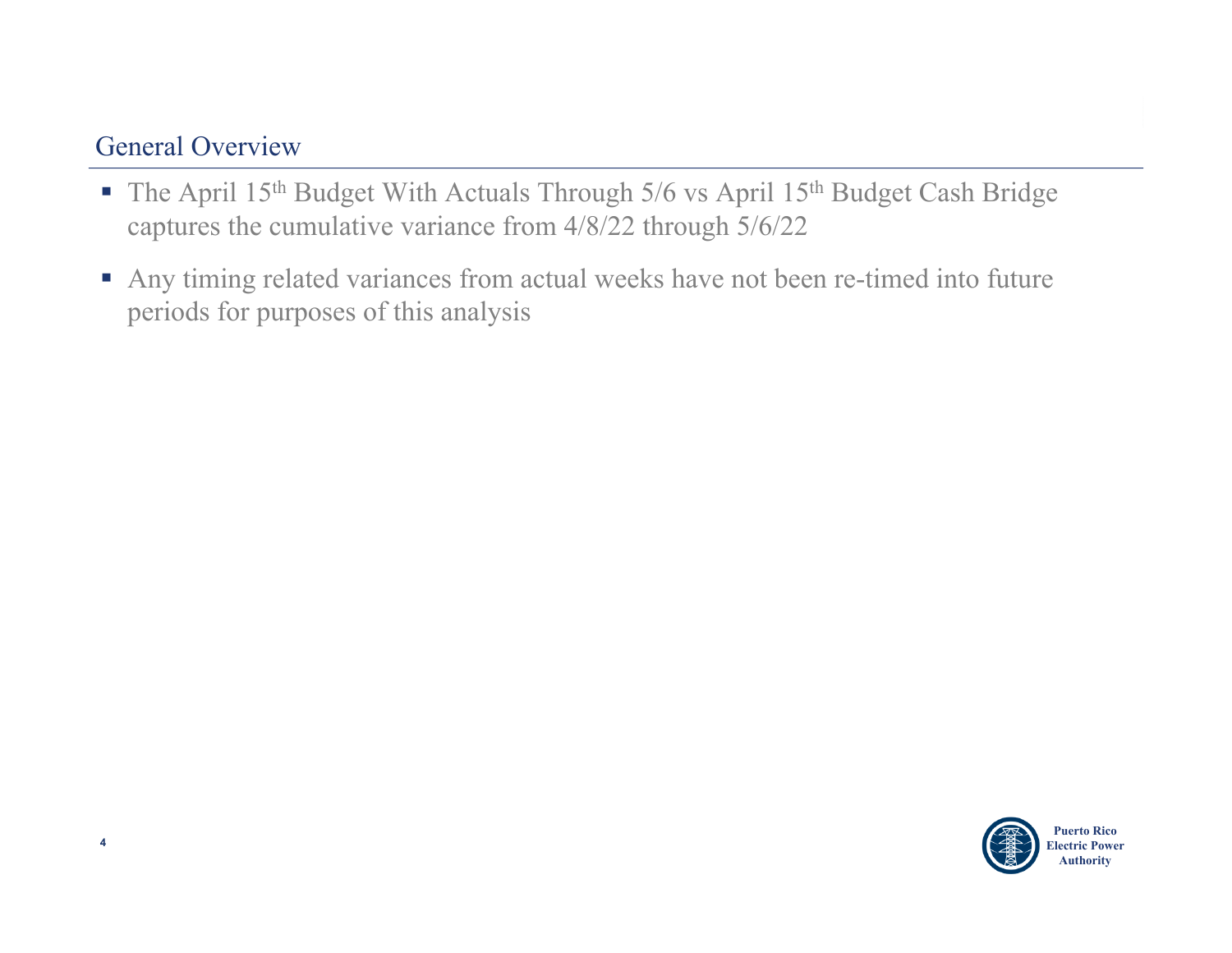The projections presented herein utilize assumptions taking into account the COVID-19 impact to residential, commercial and industrial customers of PREPA to date. As the COVID-19 situation is ongoing, the impacts to date are not necessarily indicative of future impacts; and therefore, the cash flow budget remains subject to material change.

## April 15th Budget With Actuals Through 5/6

| (\$ in millions)                                                                 |                    | Actual                      | Actual                            | Actual                                                                                                                     | Actual                   | Actual                                         | Actual                         | Actual                                      | Actual               |                                   | $\overline{2}$              | -3                              |                                 | -5                                    | $6\overline{6}$               |                             | 8                                                    |                            | 13 Week         |
|----------------------------------------------------------------------------------|--------------------|-----------------------------|-----------------------------------|----------------------------------------------------------------------------------------------------------------------------|--------------------------|------------------------------------------------|--------------------------------|---------------------------------------------|----------------------|-----------------------------------|-----------------------------|---------------------------------|---------------------------------|---------------------------------------|-------------------------------|-----------------------------|------------------------------------------------------|----------------------------|-----------------|
| Week ending                                                                      |                    | 03/18                       | 03/25                             | 04/01                                                                                                                      | 04/08                    | 04/15                                          | 04/22                          | 04/29                                       | 05/06                | 05/13                             | 05/20                       | 05/27                           | 06/03                           | 06/10                                 | 06/17                         | 06/24                       | 07/01                                                | 07/08                      | <b>TOTAL</b>    |
| <b>OPERATING RECEIPTS</b><br><b>Customer Collections</b><br>Other                | \$                 | 67.3<br>\$                  | 56.3                              | $72.2$ \$<br>$\mathbf{\hat{z}}$                                                                                            | 60.0                     | \$<br>54.3<br>\$                               | 71.8<br>$\mathbf{\hat{A}}$     | 80.3<br>$\mathbf{\hat{A}}$                  | 91.9<br><b>\$</b>    | 72.4<br>$\mathbf{\hat{S}}$        | 91.2<br>$\mathbf{\hat{z}}$  | 73.3<br>\$                      | 75.6<br>$\mathbf{\hat{S}}$      | 78.0<br>$\mathbf{A}$                  | 79.9<br>$\mathbf{\hat{z}}$    | 90.6<br>$\mathbf{\hat{a}}$  | 89.6<br>$\mathbf{\hat{a}}$                           | 87.3                       | \$1.036.1       |
| <b>Total Operating Receipts</b>                                                  | $\bullet$          | $67.3*$                     | 56.3                              | $72.2*$<br>$\bullet$                                                                                                       | $60.0$ \$                | 54.3 <sup>8</sup>                              | 71.8                           | $80.3*$<br>全                                | 91.9 <sup>8</sup>    | $72.4*$                           | 91.2 <sup>8</sup>           | 73.3<br>一生                      | 75.6 \$                         | 78.0<br>-8                            | 79.9<br>$\bullet$             | 90.6<br>金                   | 89.6<br>- 26                                         |                            | 87.3 \$ 1,036.1 |
|                                                                                  |                    |                             |                                   |                                                                                                                            |                          |                                                |                                |                                             |                      |                                   |                             |                                 |                                 |                                       |                               |                             |                                                      |                            |                 |
| <b>ENERGY PURCHASES</b>                                                          | \$                 |                             |                                   | $\mathbf{f}$                                                                                                               |                          | \$                                             |                                | \$                                          | \$                   | \$                                |                             | \$                              |                                 | \$                                    | \$                            |                             | \$                                                   | $\sim$                     | (68.7)<br>\$    |
| Power purchase - AES<br>Power purchase - EcoElectrica                            |                    | (22.0)<br>- \$<br>(13.9)    |                                   | \$                                                                                                                         |                          | (18.6)<br>(13.2)                               | \$<br>$\sim$                   | \$                                          |                      |                                   | (25.8)<br>- \$<br>(13.3)    | $\sim$                          | \$                              |                                       | (24.3)<br>(15.0)              | \$                          |                                                      |                            | (41.5)          |
| Power purchase - Renewable sources                                               |                    | (6.1)                       |                                   |                                                                                                                            |                          | (5.9)                                          |                                |                                             |                      |                                   | (7.7)                       |                                 |                                 |                                       | (6.9)                         |                             |                                                      |                            | (20.5)          |
| Fuel purchase - Fleet and storage                                                |                    | (0.8)                       | (0.0)                             | (0.3)                                                                                                                      | (0.1)                    |                                                | (0.0)                          |                                             |                      | (0.6)                             | (0.8)                       |                                 | (0.9)                           | (0.9)                                 | (0.8)                         |                             |                                                      |                            | (3.9)           |
| Fuel purchase - Bunker C                                                         |                    | (12.4)                      | (20.8)                            | (30.4)                                                                                                                     | (41.3)                   | (24.7)                                         | (26.1)                         | (16.7)                                      | (47.3)               | (39.9)                            | (24.2)                      | (28.3)                          | (48.9)                          | (49.1)                                | (19.8)                        | (47.5)                      | (48.9)                                               | (23.8)                     | (445.4)         |
| Fuel purchase - Diesel                                                           |                    | (6.0)                       | (6.1)                             | (12.4)                                                                                                                     | (5.7)                    | (5.7)                                          | (5.6)                          |                                             | (7.6)                | (16.4)                            | (8.8)                       | (8.8)                           |                                 |                                       | (10.8)                        |                             | (10.6)                                               | (19.0)                     | (93.1)          |
| LNG purchase - Naturgy                                                           |                    |                             |                                   |                                                                                                                            | (36.8)                   |                                                |                                |                                             | (42.1)               | (42.1)                            |                             |                                 |                                 | (33.4)                                |                               |                             |                                                      | (47.1)                     | (164.8)         |
| LNG purchase - NFE                                                               |                    |                             |                                   | (1.5)                                                                                                                      |                          |                                                |                                |                                             | (11.5)               |                                   |                             |                                 | (15.8)                          |                                       |                               |                             | (18.2)                                               |                            | (45.6)          |
| <b>Total Energy Purchases</b>                                                    | $\bullet$          | $(61.2)$ \$                 | $(26.9)$ \$                       | $(44.7)$ \$                                                                                                                | $(83.8)$ \$              | $(68.1)$ \$                                    | $(31.7)$ \$                    | $(16.7)$ \$                                 | $(108.4)$ \$         | $(99.0)$ \$                       | $(80.5)$ \$                 | $(37.1)$ \$                     | $(65.7)$ \$                     | $(83.4)$ \$                           | $(77.7)$ \$                   | $(47.5)$ \$                 | $(77.7)$ \$                                          | $(89.9)$ \$                | (883.5)         |
| <b>EMPLOYEE DISBURSEMENTS</b>                                                    |                    |                             |                                   |                                                                                                                            |                          |                                                |                                |                                             |                      |                                   |                             |                                 |                                 |                                       |                               |                             |                                                      |                            |                 |
| Salaries and Wages                                                               | $\hat{\mathbf{r}}$ | (2.1)<br>$\mathbf{A}$       | $(0.0)$ \$                        | $(2.2)$ \$                                                                                                                 | (0.0)                    | $(2.2)$ \$<br>$\ddot{\bm{x}}$                  | $\sim$                         | $(2.1)$ \$<br>$\mathbf{\hat{z}}$            | $(0.0)$ \$           | (2.2)<br>- \$                     |                             | $(2.2)$ \$                      | $\mathbf{\hat{z}}$              | (2.2)<br>- \$                         | - 95                          | $(2.2)$ \$                  |                                                      | (2.2)<br>$\mathbf{A}$      | (15.3)          |
| <b>Christmas Bonus</b>                                                           |                    |                             |                                   |                                                                                                                            |                          |                                                |                                |                                             |                      |                                   |                             |                                 |                                 |                                       |                               |                             |                                                      |                            |                 |
| <b>Medical Benefits</b>                                                          |                    |                             |                                   | (0.9)                                                                                                                      |                          | (0.0)                                          | (0.4)                          | (1.1)                                       |                      |                                   |                             | (0.8)                           |                                 |                                       |                               |                             | (1.2)                                                | $\sim$                     | (3.5)           |
| Worker's Compensation                                                            |                    |                             |                                   | (0.9)                                                                                                                      |                          |                                                |                                |                                             |                      |                                   |                             |                                 |                                 |                                       |                               |                             |                                                      |                            |                 |
| Other Benefits                                                                   |                    | (1.1)                       |                                   | (6.1)                                                                                                                      |                          | (1.1)                                          |                                | (1.1)                                       |                      | (1.0)                             |                             | (1.0)                           | ۰.                              | (1.0)                                 |                               | (1.0)                       | (2.9)                                                | (1.0)                      | (10.0)          |
| <b>Estimated Gross Overtime</b>                                                  |                    | (0.4)                       |                                   | (0.4)                                                                                                                      |                          | (0.4)                                          |                                | (0.4)                                       |                      | (0.4)                             |                             | (0.4)                           |                                 | (0.4)                                 |                               | (0.4)                       |                                                      | (0.4)                      | (2.5)           |
| GridCo Employee Disbursements                                                    |                    |                             | (12.5)                            |                                                                                                                            |                          | (8.8)                                          |                                | (10.0)                                      | (11.8)               | (9.0)                             | (10.0)                      | (9.0)                           | (10.0)                          | (9.0)                                 | (10.0)                        | (9.0)                       | (10.0)                                               | (9.0)                      | (115.5)         |
| <b>Total Employee Disbursements</b>                                              | $\bullet$          | $(3.5)$ \$                  | $(12.5)$ \$                       | $(10.5)$ \$                                                                                                                | $(0.0)$ \$               | $(12.5)$ \$                                    | $(0.4)$ \$                     | $(14.7)$ \$                                 | $(11.8)$ \$          | $(12.6)$ \$                       | $(10.0)$ \$                 | $(13.3)$ \$                     | $(10.0)$ \$                     | $(12.6)$ \$                           | $(10.0)$ \$                   | $(12.6)$ \$                 | $(14.1)$ \$                                          | $(12.6)$ \$                | (147.0)         |
| <b>OTHER OPERATING DISBURSEMENTS</b>                                             |                    |                             |                                   |                                                                                                                            |                          |                                                |                                |                                             |                      |                                   |                             |                                 |                                 |                                       |                               |                             |                                                      |                            |                 |
| Necessary Maintenance Spend                                                      | $\hat{\mathbf{r}}$ | (0.9)<br>$\mathbf{\hat{S}}$ | $(13.7)$ \$                       | $(0.1)$ \$                                                                                                                 | (1.3)                    | (0.8)<br>$\triangle$<br>$\ddot{\bm{\kappa}}$   | $(2.1)$ \$                     | $(0.0)$ \$                                  | $(6.9)$ \$           | $(3.2)$ \$                        | $(3.2)$ \$                  | $(3.2)$ \$                      | $(4.7)$ \$                      | $(4.7)$ \$                            | (4.7)<br>\$                   | $(4.7)$ \$                  | $(4.7)$ \$                                           | (4.7)<br>-\$               | (47.9)          |
| Other Accounts Payable                                                           |                    | (7.2)                       | (2.0)                             | (8.3)                                                                                                                      | (6.1)                    | (0.2)                                          | (6.1)                          | 2.9                                         | (10.3)               | (6.6)                             | (5.3)                       | (5.3)                           | (5.3)                           | (5.3)                                 | (5.3)                         | (5.3)                       | (5.3)                                                | (10.4)                     | (67.9)          |
| FET and Operator Service Fees                                                    |                    |                             |                                   | (9.7)                                                                                                                      |                          |                                                |                                | (9.7)                                       |                      |                                   |                             |                                 | (9.7)                           |                                       |                               |                             | (10.1)                                               |                            | (29.6)          |
| <b>Total Other Operating Disbursements</b>                                       | $\bullet$          | $(8.1)$ \$                  | $(15.7)$ \$                       | $(18.2)$ \$                                                                                                                | $(7.4)$ \$               | $(0.9)$ \$                                     | $(3.2)$ \$                     | $(6.3)$ \$                                  | $(17.2)$ \$          | $(9.8)$ \$                        | $(8.6)$ \$                  | $(8.6)$ \$                      | $(19.8)$ \$                     | $(10.1)$ \$                           | $(10.1)$ \$                   | $(10.1)$ \$                 | $(20.2)$ \$                                          | $(15.2)$ \$                | (145.4)         |
| <b>PROFESSIONAL SERVICES</b>                                                     |                    |                             |                                   |                                                                                                                            |                          |                                                |                                |                                             |                      |                                   |                             |                                 |                                 |                                       |                               |                             |                                                      |                            |                 |
| Professional & Technical Outsourced Services                                     | $\triangle$        | (0.8)<br>$\triangle$        | $(2.1)$ \$                        | (3.0)<br>$\mathbf{A}$                                                                                                      | (15.3)                   | (3.2)<br>$\triangleleft$<br>$\ddot{\bm{\tau}}$ | $(3.6)$ \$                     | $(1.9)$ \$                                  | $(2.4)$ \$           | $(7.1)$ \$                        | $(7.0)$ \$                  | $(7.1)$ \$                      | $(6.9)$ \$                      | $(1.3)$ \$                            | (1.9)<br>\$                   | $(1.0)$ \$                  | $(7.2)$ \$                                           | (1.0)<br>$\mathbf{A}$      | (51.6)          |
| <b>Legal Services</b>                                                            |                    | (0.2)                       | (0.1)                             | (0.7)                                                                                                                      | (0.1)                    |                                                | (0.1)                          | (0.5)                                       | (0.1)                | (0.2)                             | (0.7)                       | (0.2)                           | (0.7)                           | (0.2)                                 | (0.7)                         | (0.2)                       | (0.7)                                                | (0.2)                      | (5.0)           |
| P3 Authority Transaction Costs                                                   |                    | (0.4)                       |                                   |                                                                                                                            |                          |                                                |                                |                                             | (1.2)                |                                   |                             |                                 | (0.4)                           |                                       |                               |                             | (0.4)                                                |                            | (2.0)           |
| PREPA Restructuring & Title III                                                  |                    |                             |                                   |                                                                                                                            | (0.2)                    |                                                | (0.0)                          |                                             | (0.8)                | (0.8)                             | (0.7)                       | ٠                               | (1.0)                           |                                       |                               |                             | (0.3)                                                | (1.3)                      | (4.9)           |
| FOMB Advisor Costs allocated to PREPA                                            |                    |                             |                                   |                                                                                                                            |                          |                                                | (4.8)                          |                                             |                      |                                   |                             | (2.0)                           |                                 |                                       | (2.0)                         |                             |                                                      | (2.0)                      | (10.8)          |
| <b>Total Professional Services</b>                                               | $\bullet$          | (1.4)                       | $(2.2)$ \$                        | $(3.7)$ \$                                                                                                                 | $(15.5)$ \$              | $(3.2)$ \$                                     | (8.5)<br>- \$                  | $(2.4)$ \$                                  | $(4.6)$ \$           | (8.1)<br>- 1                      | $(8.5)$ \$                  | (9.4)<br>- 3                    | $(9.0)$ \$                      | $(1.5)$ \$                            | (4.6)                         | $(1.2)$ \$                  | (8.7)<br>- \$                                        | $(4.5)$ \$                 | (74.2)          |
| <b>RESTORATION. RECONSTRUCTION &amp; INSURANCE</b>                               |                    |                             |                                   |                                                                                                                            |                          |                                                |                                |                                             |                      |                                   |                             |                                 |                                 |                                       |                               |                             |                                                      |                            |                 |
| Restoration & Reconstruction                                                     | \$                 | \$                          |                                   | \$<br>\$                                                                                                                   |                          | \$<br>(26.5)                                   | $(1.9)$ \$                     | (0.3)<br>$\mathbf{f}$                       | \$                   | \$                                | (11.7)<br>- \$              | -\$                             | \$                              | \$                                    | \$                            | \$                          | \$                                                   |                            | \$<br>(40.4)    |
| FEMA Proceeds / Other Federal Funding                                            |                    | 12.5                        | 0.3                               | 2.1                                                                                                                        |                          | 35.1                                           |                                | 13.0                                        | $1.8\,$              |                                   | 25.5                        |                                 |                                 |                                       |                               |                             |                                                      | 15.1                       | 90.4            |
| Insured Repair Expense                                                           |                    |                             |                                   |                                                                                                                            |                          |                                                |                                |                                             |                      |                                   | (0.4)                       |                                 |                                 |                                       | (1.4)                         |                             |                                                      |                            | (1.8)           |
| <b>Insurance Proceeds</b>                                                        |                    |                             |                                   |                                                                                                                            |                          |                                                |                                |                                             |                      |                                   |                             |                                 |                                 |                                       |                               |                             |                                                      |                            |                 |
| Permanent Work                                                                   |                    |                             |                                   | (0.1)                                                                                                                      | (0.1)                    | (0.6)                                          | (0.7)                          | (0.4)                                       | (0.1)                | (0.2)                             | (0.2)                       | (0.2)                           | (0.2)                           | (0.2)                                 | (0.2)                         | (0.2)                       | (0.2)                                                | (0.2)                      | (3.7)           |
| <b>Total Restoration, Reconstruction &amp; Insurance</b>                         | $\bullet$          | 12.5<br>- 15                | 0.3                               | 2.0<br>- 24<br>$\bullet$                                                                                                   | $(0.1)$ \$               | 8.0 \$                                         | $(2.6)$ \$                     | $12.3*$                                     | 1.6%                 | $(0.2)$ \$                        | $13.2*$                     | $(0.2)$ \$                      | $(0.2)$ \$                      | $(0.2)$ \$                            | $(1.6)$ \$                    | $(0.2)$ \$                  | $(0.2)$ \$                                           | 14.9 <sup>5</sup>          | 44.6            |
| <b>COMMONWEALTH FUNDING</b>                                                      |                    |                             |                                   |                                                                                                                            |                          |                                                |                                |                                             |                      |                                   |                             |                                 |                                 |                                       |                               |                             |                                                      |                            |                 |
| Commonwealth T&D Service Account Funding                                         | \$                 | \$                          |                                   | \$<br>\$<br>$\sim$                                                                                                         | $\sim$                   | $$$<br>14                                      | \$<br>$\sim$                   | \$<br>$\sim$<br>\$                          | $\sim$<br>\$         | \$<br>$\sim$                      | $\sim$<br>\$                | $\sim$<br>\$                    | \$<br>$\sim$                    | \$<br>$\sim$                          | \$<br>$\sim$                  | \$<br>$\sim$                | \$<br>$\sim$                                         |                            | \$              |
| <b>Total Commonwealth Funding</b>                                                | $\bullet$          | $\bullet$<br>$\sim$         |                                   | $\bullet$<br>$\bullet$<br>$\overline{\phantom{a}}$                                                                         | $\overline{\phantom{a}}$ | $\bullet$<br>$\sim$                            | $\mathbf{s}$<br>$\overline{a}$ | $\bullet$<br>$\bullet$<br>$\sim$            | \$<br>$\blacksquare$ | $\bullet$<br>$\blacksquare$       | $\bullet$<br>$\blacksquare$ | - 8<br>$\overline{\phantom{a}}$ | \$<br>$\overline{\phantom{a}}$  | $\bullet$<br>$\overline{\phantom{a}}$ | s<br>$\overline{\phantom{a}}$ | $\bullet$<br>$\overline{a}$ | ŝ<br>$\overline{\phantom{a}}$                        | $\sim$                     | s               |
| NET CASH FLOW                                                                    | $\bullet$          | $5.6*$                      | $(0.7)$ \$                        | $(2.9)$ \$                                                                                                                 | $(46.9)$ \$              | $(22.5)$ \$                                    | $20.3*$                        |                                             |                      | $52.0$ \$ $(48.5)$ \$ $(57.2)$ \$ | $(3.2)$ \$                  |                                 | 4.8 $\quad$ (29.1) \$ (29.8) \$ |                                       | $(24.0)$ \$                   |                             | $19.1 \quad $ (31.3) \quad $ (20.0) \quad $ (169.4)$ |                            |                 |
| <b>OPERATING BANK ACCOUNTS</b>                                                   |                    |                             |                                   |                                                                                                                            |                          |                                                |                                |                                             |                      |                                   |                             |                                 |                                 |                                       |                               |                             |                                                      |                            |                 |
| Beginning Balance                                                                |                    |                             |                                   | \$ 1,092.1 \$ 1,097.7 \$ 1,096.9 \$ 1,094.1 \$ 1,047.2 \$ 1,024.7 \$ 1,045.0 \$ 1,097.0 \$ 1,048.6 \$                      |                          |                                                |                                |                                             |                      |                                   | $991.3$ \$                  | 988.1 \$                        | 992.9 \$                        | 963.8 \$                              | 934.0 \$                      | $910.0$ \$                  | $929.0$ \$                                           | 897.8 \$                   | 1,047.2         |
| Net Cash Flow                                                                    |                    | 5.6                         | (0.7)                             | (2.9)                                                                                                                      | (46.9)                   | (22.5)                                         | 20.3                           | 52.0                                        | (48.5)               | (57.2)                            | (3.2)                       | 4.8                             | (29.1)                          | (29.8)                                | (24.0)                        | 19.1                        | (31.3)                                               | (20.0)                     | (169.4)         |
| <b>Ending Balance</b>                                                            |                    |                             |                                   | \$1,097.7 \$1,096.9 \$1,094.1 \$1,047.2 \$1,024.7 \$1,045.0 \$1,097.0 \$1,048.6 \$991.3 \$988.1 \$992.9 \$963.8 \$934.0 \$ |                          |                                                |                                |                                             |                      |                                   |                             |                                 |                                 |                                       | $910.0$ \$                    |                             | 929.0 \$ 897.8 \$ 877.8 \$                           |                            | 877.8           |
| <b>OTHER BANK ACCOUNTS</b>                                                       |                    |                             |                                   |                                                                                                                            |                          |                                                |                                |                                             |                      |                                   |                             |                                 |                                 |                                       |                               |                             |                                                      |                            |                 |
| <b>FEMA Emergency Accounts</b>                                                   | \$                 | 57.5<br>$\ddot{\bm{\pi}}$   | 57.2                              | 57.0<br>$\mathbf{\hat{a}}$<br>- \$                                                                                         | 104.3                    | 69.2<br>\$<br>\$                               | 70.0<br>$\triangle$            | 67.4                                        | 65.6<br><b>5</b>     | 65.6 \$                           | 65.6 \$                     | 65.6<br>\$                      | 65.6<br>$\mathbf{\hat{S}}$      | 65.6 \$                               | 65.6 \$                       | 65.6 \$                     | 65.6 \$                                              | 65.6<br>$\mathbf{\hat{a}}$ | 65.6            |
| Insurance Account                                                                |                    | 9.7                         | 9.7                               | 9.7                                                                                                                        | 9.7                      | 9.7                                            | 9.7                            | 9.7                                         | 9.7                  | 9.7                               | 9.7                         | 24.7                            | 24.7                            | 24.7                                  | 42.0                          | 42.0                        | 42.0                                                 | 42.0                       | 42.0            |
| Other Restricted & Construction Accounts                                         |                    | 56.8                        | 56.8                              | 57.0                                                                                                                       | 57.0                     | 57.0                                           | 57.0                           | 57.0                                        | 57.0                 | 57.0                              | 57.0                        | 57.0                            | 57.0                            | 57.0                                  | 57.0                          | 57.0                        | 57.0                                                 | 57.0                       | 57.0            |
| <b>Total Other Bank Accounts</b>                                                 |                    | \$ 124.1<br>$\bullet$       |                                   | $123.8$ \$ 123.8 \$ 171.0 \$                                                                                               |                          |                                                |                                | $136.0$ \$ $136.7$ \$ $134.1$ \$ $132.3$ \$ |                      | $132.3*$                          | $132.3*$                    | 147.3<br>- 56                   |                                 | $147.3$ \$ 147.3 \$                   | $164.6*$                      | 164.6<br>$\bullet$          | $164.6*$                                             | 164.6 <sup>5</sup>         | 164.6           |
|                                                                                  |                    |                             |                                   |                                                                                                                            |                          |                                                |                                |                                             |                      |                                   |                             |                                 |                                 |                                       |                               |                             |                                                      |                            |                 |
| <b>MEMO: OPERATING BANK ACCOUNT DETAILS</b><br>T&D Front-End Transition Accounts | \$                 |                             |                                   | - \$                                                                                                                       |                          | \$<br>$\sim$                                   |                                |                                             | $\sim$               |                                   |                             |                                 |                                 |                                       |                               |                             |                                                      |                            |                 |
|                                                                                  |                    | \$<br>691.9                 | $\overline{\phantom{a}}$<br>653.9 | - \$<br>$\sim$<br>767.3                                                                                                    | $\sim$<br>664.2          | 690.8                                          | \$<br>-\$<br>$\sim$<br>803.0   | \$<br>$\sim$<br>760.2                       | 745.4                |                                   |                             |                                 |                                 |                                       |                               |                             |                                                      |                            |                 |
| <b>T&amp;D Service Accounts</b><br><b>Other Operating Accounts</b>               |                    | 405.8                       | 443.0                             | 326.7                                                                                                                      | 383.0                    | 333.9                                          | 242.0                          | 336.8                                       | 303.1                |                                   |                             |                                 |                                 |                                       |                               |                             |                                                      |                            |                 |
| <b>Ending Balance</b>                                                            |                    |                             |                                   | $$1,097.7$ $$1,096.9$ $$1,094.1$ $$1,047.2$ $$1,024.7$ $$1,045.0$ $$1,097.0$ $$1,048.6$                                    |                          |                                                |                                |                                             |                      |                                   |                             |                                 |                                 |                                       |                               |                             |                                                      |                            |                 |
|                                                                                  |                    |                             |                                   |                                                                                                                            |                          |                                                |                                |                                             |                      |                                   |                             |                                 |                                 |                                       |                               |                             |                                                      |                            |                 |

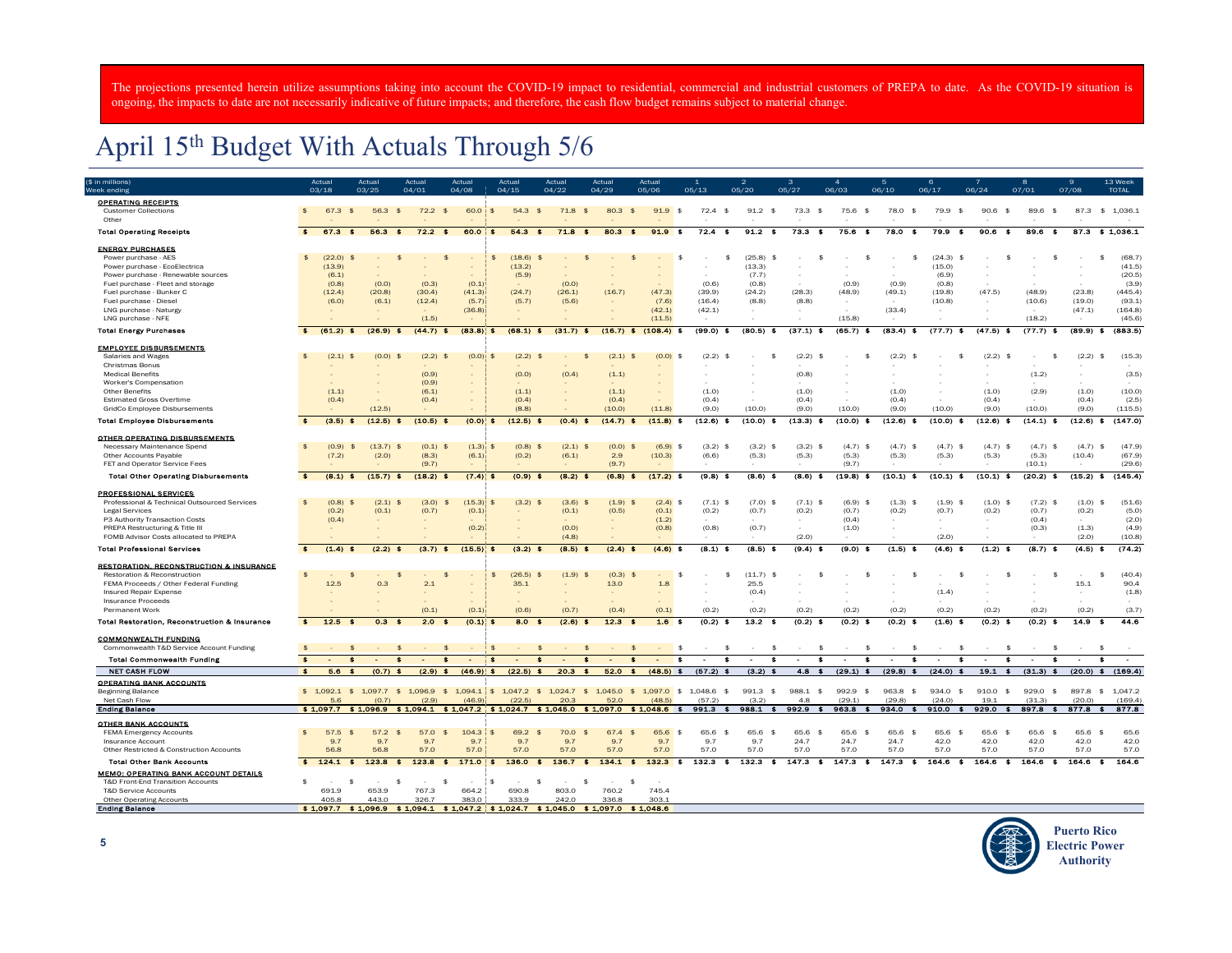The projections presented herein utilize assumptions taking into account the COVID-19 impact to residential, commercial and industrial customers of PREPA to date. As the COVID-19 situation is ongoing, the impacts to date are not necessarily indicative of future impacts; and therefore, the cash flow budget remains subject to material change.

## April 15th Budget

| (\$ in millions<br>Week endins                            |                        | Actua<br>03/18                          | Actua<br>03/25           | Actual<br>04/01                             | Actual<br>04/08                    | 04/15                            | 04/22                                       | 04/29                                                                                                                                             | 05/06                                   | 05/13               | 05/20                        | 05/27                      | 06/03                                                        | 06/10                              | 10 <sub>1</sub><br>06/17                   | ${\bf 11}$<br>06/24                      | 12 <sub>2</sub><br>07/01                                                                                                                                   | 13<br>07/08           | 13 Week<br><b>TOTAL</b> |
|-----------------------------------------------------------|------------------------|-----------------------------------------|--------------------------|---------------------------------------------|------------------------------------|----------------------------------|---------------------------------------------|---------------------------------------------------------------------------------------------------------------------------------------------------|-----------------------------------------|---------------------|------------------------------|----------------------------|--------------------------------------------------------------|------------------------------------|--------------------------------------------|------------------------------------------|------------------------------------------------------------------------------------------------------------------------------------------------------------|-----------------------|-------------------------|
| <b>OPERATING RECEIPTS</b>                                 |                        |                                         |                          |                                             |                                    |                                  |                                             |                                                                                                                                                   |                                         |                     |                              |                            |                                                              |                                    |                                            |                                          |                                                                                                                                                            |                       |                         |
| <b>Customer Collections</b><br>Other                      | \$                     | 67.3<br>\$                              | 56.3                     | $72.2$ \$<br>$\mathbf{\hat{f}}$             | 60.0                               | \$<br>54.3                       | 71.8<br>$\mathbf{\hat{a}}$<br>\$            | 84.6<br>$\mathbf{\hat{a}}$                                                                                                                        | 88.0<br>\$                              | $72.4$ \$           | $91.2$ \$                    | 73.3                       | 75.6 \$<br>\$                                                | 78.0<br>$\mathbf{\hat{S}}$         | 79.9<br>$\mathbf{\hat{a}}$                 | 90.6<br>$\mathbf{\hat{s}}$               | 89.6<br>\$                                                                                                                                                 |                       | 87.3 \$ 1.036.5         |
| <b>Total Operating Receipts</b>                           | $\bullet$              | 67.3 <sup>5</sup>                       | 56.3 <sup>8</sup>        | $72.2*$                                     | $60.0$ \$                          | 54.3                             | 71.8<br>- \$<br>- 18                        | 84.6<br>- \$                                                                                                                                      | 88.0<br>- \$                            | $72.4$ \$           | 91.2 <sup>5</sup>            | 73.3                       | 75.6<br>金<br>- \$                                            | 78.0<br>- 8                        | 79.9<br>- 18                               | 90.6 <sub>5</sub>                        | 89.6<br>- 81                                                                                                                                               | 87.3                  | \$1,036.5               |
| <b>ENERGY PURCHASES</b>                                   |                        |                                         |                          |                                             |                                    |                                  |                                             |                                                                                                                                                   |                                         |                     |                              |                            |                                                              |                                    |                                            |                                          |                                                                                                                                                            |                       |                         |
| Power purchase - AES                                      | \$                     | (22.0)<br>\$                            | $\overline{\phantom{a}}$ | \$                                          | $\frac{4}{5}$                      | \$<br>(18.6)                     | \$<br>$\frac{1}{2}$<br>$\sim$               | $\frac{1}{2}$                                                                                                                                     | $\frac{1}{2}$<br>×,                     | \$                  | (25.8)<br>\$                 | $\sim$                     | $\frac{1}{2}$<br>\$                                          | \$<br>$\overline{\phantom{a}}$     | (24.3)<br>\$                               | \$                                       | \$                                                                                                                                                         | \$<br>$\sim$          | (68.7)                  |
| Power purchase - EcoElectrica                             |                        | (13.9)                                  |                          |                                             |                                    | (13.2)                           |                                             |                                                                                                                                                   |                                         |                     | (13.3)                       |                            |                                                              |                                    | (15.0)                                     |                                          |                                                                                                                                                            |                       | (41.5)                  |
| Power purchase - Renewable sources                        |                        | (6.1)                                   |                          |                                             |                                    | (5.9)                            |                                             |                                                                                                                                                   |                                         |                     | (7.7)                        | $\sim$                     |                                                              |                                    | (6.9)                                      |                                          |                                                                                                                                                            |                       | (20.5)                  |
| Fuel purchase - Fleet and storage                         |                        | (0.8)                                   | (0.0)                    | (0.3)                                       | (0.1)                              |                                  | (0,0)                                       | (0.2)                                                                                                                                             |                                         | (0.6)               | (0.8)                        |                            | (0.9)                                                        | (0.9)                              | (0.8)                                      |                                          |                                                                                                                                                            |                       | (4.2)                   |
| Fuel purchase - Bunker C                                  |                        | (12.4)                                  | (20.8)                   | (30.4)                                      | (41.3)                             | (24.7)                           | (26.1)                                      | (16.7)                                                                                                                                            | (47.3)                                  | (39.9)              | (24.2)                       | (28.3)                     | (48.9)                                                       | (49.1)                             | (19.8)                                     | (47.5)                                   | (48.9)                                                                                                                                                     | (23.8)                | (445.4)                 |
| Fuel purchase - Diesel                                    |                        | (6.0)                                   | (6.1)                    | (12.4)                                      | (5.7)                              | (5.7)                            | (5.6)                                       | (0.1)                                                                                                                                             | (0.3)                                   | (16.4)              | (8.8)                        | (8.8)                      |                                                              |                                    | (10.8)                                     |                                          | (10.6)                                                                                                                                                     | (19.0)                | (86.0)                  |
| LNG purchase - Naturgy                                    |                        |                                         |                          |                                             | (36.8)                             |                                  |                                             |                                                                                                                                                   |                                         | (42.1)              |                              |                            |                                                              | (33.4)                             |                                            |                                          |                                                                                                                                                            | (47.1)                | (122.7)                 |
| LNG purchase - NFE                                        |                        |                                         |                          | (1.5)                                       |                                    |                                  |                                             |                                                                                                                                                   | (11.5)                                  |                     |                              |                            | (15.8)                                                       |                                    |                                            |                                          | (18.2)                                                                                                                                                     |                       | (45.6)                  |
| <b>Total Energy Purchases</b>                             | $\bullet$              | $(61.2)$ \$                             | $(26.9)$ \$              | $(44.7)$ \$                                 | $(83.8)$ \$                        | $(68.1)$ \$                      | $(31.7)$ \$                                 | $(17.0)$ \$                                                                                                                                       | $(59.1)$ \$                             | $(99.0)$ \$         | $(80.5)$ \$                  | $(37.1)$ \$                | $(65.7)$ \$                                                  | $(83.4)$ \$                        | $(77.7)$ \$                                | $(47.5)$ \$                              | $(77.7)$ \$                                                                                                                                                | $(89.9)$ \$           | (834.5)                 |
| <b>EMPLOYEE DISBURSEMENTS</b>                             |                        |                                         |                          |                                             |                                    |                                  |                                             |                                                                                                                                                   |                                         |                     |                              |                            |                                                              |                                    |                                            |                                          |                                                                                                                                                            |                       |                         |
| Salaries and Wages                                        | $\ddot{\bm{r}}$        | (2.1)<br>$\mathbf{f}$                   | (0.0)                    | $(2.2)$ \$                                  | $(0.0)$ $\frac{1}{2}$              | (2.2)                            | - \$<br>- \$                                | (2.2)<br>- \$                                                                                                                                     | -\$                                     | (2.2)<br>- \$       |                              | (2.2)                      | - \$<br>- \$                                                 | (2.2)<br>- \$                      | \$                                         | (2.2)<br>- \$                            | $\ddot{\bm{z}}$                                                                                                                                            | (2.2)<br>- \$         | (15.4)                  |
| Christmas Bonus                                           |                        |                                         |                          |                                             |                                    |                                  |                                             |                                                                                                                                                   |                                         |                     |                              |                            |                                                              |                                    |                                            |                                          |                                                                                                                                                            |                       |                         |
| <b>Medical Benefits</b>                                   |                        |                                         |                          | (0.9)                                       |                                    | (0.0)                            | (0.4)                                       | (1.1)                                                                                                                                             |                                         |                     |                              | (0.8)                      |                                                              |                                    |                                            |                                          | (1.2)                                                                                                                                                      |                       | (3.5)                   |
| Worker's Compensation                                     |                        |                                         |                          | (0.9)                                       |                                    |                                  |                                             |                                                                                                                                                   |                                         |                     |                              |                            |                                                              |                                    |                                            |                                          |                                                                                                                                                            |                       |                         |
| <b>Other Benefits</b>                                     |                        | (1.1)                                   |                          | (6.1)                                       |                                    | (1.1)                            |                                             | (1.1)                                                                                                                                             |                                         | (1.0)               |                              | (1.0)                      |                                                              | (1.0)                              |                                            | (1.0)                                    | (2.9)                                                                                                                                                      | (1.0)                 | (10.0)                  |
| <b>Estimated Gross Overtime</b>                           |                        | (0.4)                                   |                          | (0.4)                                       |                                    | (0.4)                            |                                             | (0.4)                                                                                                                                             | $\overline{\phantom{a}}$                | (0.4)               |                              | (0.4)                      |                                                              | (0.4)                              |                                            | (0.4)                                    |                                                                                                                                                            | (0.4)                 | (2.5)                   |
| GridCo Employee Disbursements                             |                        |                                         | (12.5)                   |                                             |                                    | (8.8)                            |                                             | (10.0)                                                                                                                                            | (10.0)                                  | (9.0)               | (10.0)                       | (9.0)                      | (10.0)                                                       | (9.0)                              | (10.0)                                     | (9.0)                                    | (10.0)                                                                                                                                                     | (9.0)                 | (113.8)                 |
| <b>Total Employee Disbursements</b>                       | $\bullet$              | (3.5)                                   | (12.5)                   | $(10.5)$ \$<br>- 18                         | $(0.0)$ \$                         | $(12.5)$ \$                      | $(0.4)$ \$                                  | $(14.7)$ \$                                                                                                                                       | $(10.0)$ \$                             | $(12.6)$ \$         | $(10.0)$ \$                  | $(13.3)$ \$                | $(10.0)$ \$                                                  | $(12.6)$ \$                        | $(10.0)$ \$                                | $(12.6)$ \$                              | $(14.1)$ \$                                                                                                                                                | $(12.6)$ \$           | (145.2)                 |
| <b>OTHER OPERATING DISBURSEMENTS</b>                      |                        |                                         |                          |                                             |                                    |                                  |                                             |                                                                                                                                                   |                                         |                     |                              |                            |                                                              |                                    |                                            |                                          |                                                                                                                                                            |                       |                         |
| Necessary Maintenance Spend                               | \$                     | (0.9)<br>$\mathbf{\hat{A}}$             | $(13.7)$ \$              | $(0.1)$ \$                                  | $(1.3)$ \$                         | $(0.8)$ \$                       | $(2.1)$ \$                                  | $(2.5)$ \$                                                                                                                                        | $(3.2)$ \$                              | $(3.2)$ \$          | $(3.2)$ \$                   | $(3.2)$ \$                 | $(4.7)$ \$                                                   | $(4.7)$ \$                         | $(4.7)$ \$                                 | $(4.7)$ \$                               | $(4.7)$ \$                                                                                                                                                 | $(4.7)$ \$            | (46.8)                  |
| Other Accounts Payable                                    |                        | (7.2)                                   | (2.0)                    | (8.3)                                       | (6.1)                              | (3.4)                            | (4.6)                                       | (6.3)                                                                                                                                             | (5.3)                                   | (6.6)               | (5.3)                        | (5.3)                      | (5.3)                                                        | (5.3)                              | (5.3)                                      | (5.3)                                    | (5.3)                                                                                                                                                      | (10.4)                | (73.8)                  |
| FET and Operator Service Fees                             |                        |                                         |                          | (9.7)                                       |                                    |                                  |                                             | (9.7)                                                                                                                                             |                                         |                     |                              |                            | (9.7)                                                        |                                    |                                            |                                          | (10.1)                                                                                                                                                     |                       | (29.6)                  |
| <b>Total Other Operating Disbursements</b>                | $\bullet$              | (8.1)<br>-8                             | $(15.7)$ \$              | $(18.2)$ \$                                 | $(7.4)$ \$                         | $(4.2)$ \$                       | $(6.7)$ \$                                  | $(18.5)$ \$                                                                                                                                       | $(8.6)$ \$                              | $(9.8)$ \$          | $(8.6)$ \$                   | $(8.6)$ \$                 | $(19.8)$ \$                                                  | $(10.1)$ \$                        | $(10.1)$ \$                                | $(10.1)$ \$                              | $(20.2)$ \$                                                                                                                                                | $(15.2)$ \$           | (150.2)                 |
| <b>PROFESSIONAL SERVICES</b>                              |                        |                                         |                          |                                             |                                    |                                  |                                             |                                                                                                                                                   |                                         |                     |                              |                            |                                                              |                                    |                                            |                                          |                                                                                                                                                            |                       |                         |
| Professional & Technical Outsourced Services              | \$                     | (0.8)<br>$\mathbf{f}$                   | $(2.1)$ \$               | (3.0)                                       | (15.3)<br>$\mathbf{\hat{z}}$       | $\mathbf{\hat{z}}$<br>$(3.2)$ \$ | $(3.6)$ \$                                  | $(1.4)$ \$                                                                                                                                        | $(7.1)$ \$                              | $(7.1)$ \$          | $(7.0)$ \$                   | $(7.1)$ \$                 | $(6.9)$ \$                                                   | $(1.3)$ \$                         | (1.9)<br>$\mathbf{\hat{z}}$                | $(1.0)$ \$                               | $(7.2)$ \$                                                                                                                                                 | $(1.0)$ \$            | (55.8)                  |
| <b>Legal Services</b>                                     |                        | (0.2)                                   | (0.1)                    | (0.7)                                       | (0.1)                              |                                  | (0.1)                                       | (0.2)                                                                                                                                             | (0.2)                                   | (0.2)               | (0.7)                        | (0.2)                      | (0.7)                                                        | (0.2)                              | (0.7)                                      | (0.2)                                    | (0.7)                                                                                                                                                      | (0.2)                 | (4.8)                   |
| P3 Authority Transaction Costs                            |                        | (0.4)                                   |                          |                                             |                                    |                                  |                                             |                                                                                                                                                   | (0.4)                                   |                     |                              |                            | (0.4)                                                        |                                    |                                            |                                          | (0.4)                                                                                                                                                      |                       | (1.2)                   |
| PREPA Restructuring & Title III                           |                        |                                         |                          |                                             | (0.2)                              |                                  | (0.0)                                       |                                                                                                                                                   | (0.7)                                   | (0.8)               | (0.7)                        |                            | (1.0)                                                        |                                    |                                            |                                          | (0.3)                                                                                                                                                      | (1.3)                 | (4.8)                   |
| FOMB Advisor Costs allocated to PREPA                     |                        |                                         |                          |                                             |                                    |                                  | (4.8)                                       |                                                                                                                                                   |                                         |                     |                              | (2.0)                      |                                                              |                                    | (2.0)                                      |                                          |                                                                                                                                                            | (2.0)                 | (10.8)                  |
| <b>Total Professional Services</b>                        | $\bullet$              | $(1.4)$ \$                              | $(2.2)$ \$               | $(3.7)$ \$                                  | $(15.5)$ \$                        | $(3.2)$ \$                       | $(8.5)$ \$                                  | $(1.7)$ \$                                                                                                                                        | (8.4)<br>- 1                            | $(8.1)$ \$          | $(8.5)$ \$                   | $(9.4)$ \$                 | $(9.0)$ \$                                                   | (1.5)<br>- \$                      | (4.6)                                      | $(1.2)$ \$                               | $(8.7)$ \$                                                                                                                                                 | $(4.5)$ \$            | (77.4)                  |
| <b>RESTORATION, RECONSTRUCTION &amp; INSURANCE</b>        |                        |                                         |                          |                                             |                                    |                                  |                                             |                                                                                                                                                   |                                         |                     |                              |                            |                                                              |                                    |                                            |                                          |                                                                                                                                                            |                       |                         |
| Restoration & Reconstruction                              | $$\mathfrak{S}$$       | \$<br>$\sim$                            | ÷                        | \$                                          | $\ddot{\mathbf{z}}$                | \$<br>(26.5)                     | $(1.9)$ \$<br>\$                            | $(0.3)$ \$                                                                                                                                        | $\frac{1}{2}$                           | \$                  | $(11.7)$ \$                  | $\overline{\phantom{a}}$   | \$<br>\$                                                     | \$                                 | \$<br>$\sim$                               | \$                                       | \$                                                                                                                                                         | \$<br>۰.              | (40.4)                  |
| FEMA Proceeds / Other Federal Funding                     |                        | 12.5                                    | 0.3                      | 2.1                                         |                                    | 35.1                             |                                             | 13.0                                                                                                                                              | 1.7                                     |                     | 25.5                         |                            |                                                              |                                    |                                            |                                          |                                                                                                                                                            | 15.1                  | 90.3                    |
| Insured Repair Expense                                    |                        |                                         |                          |                                             |                                    |                                  |                                             |                                                                                                                                                   |                                         |                     | (0.4)                        |                            |                                                              |                                    | (1.4)                                      |                                          |                                                                                                                                                            |                       | (1.8)                   |
| Insurance Proceeds                                        |                        |                                         |                          |                                             |                                    |                                  |                                             |                                                                                                                                                   |                                         |                     |                              |                            |                                                              |                                    |                                            |                                          |                                                                                                                                                            |                       |                         |
| Permanent Work                                            |                        |                                         |                          | (0.1)                                       | (0.1)                              | (0.6)                            | (0.7)                                       | (0.2)                                                                                                                                             | (0.2)                                   | (0.2)               | (0.2)                        | (0.2)                      | (0.2)                                                        | (0.2)                              | (0.2)                                      | (0.2)                                    | (0.2)                                                                                                                                                      | (0.2)                 | (3.5)                   |
| <b>Total Restoration, Reconstruction &amp; Insurance</b>  | $\bullet$              | 12.5<br>$\bullet$                       | 0.3                      | 2.0<br>- 16                                 | $(0.1)$ \$<br>- 1                  | 8.0                              | $(2.6)$ \$<br>ま                             | 12.5<br>- \$                                                                                                                                      | 1.5<br>- \$                             | $(0.2)$ \$          | $13.2*$                      | $(0.2)$ \$                 | $(0.2)$ \$                                                   | $(0.2)$ \$                         | $(1.6)$ \$                                 | $(0.2)$ \$                               | $(0.2)$ \$                                                                                                                                                 | 14.9<br>ま             | 44.7                    |
| <b>COMMONWEALTH FUNDING</b>                               |                        |                                         |                          |                                             |                                    |                                  |                                             |                                                                                                                                                   |                                         |                     |                              |                            |                                                              |                                    |                                            |                                          |                                                                                                                                                            |                       |                         |
| Commonwealth T&D Service Account Funding                  | $\mathbf{\hat{S}}$     | \$<br>$\sim$                            | $\sim$                   | $\mathbf{\hat{S}}$<br>$\sim$                | \$<br>$\sim$                       | \$<br>$\sim$                     | \$<br>- \$<br>$\sim$                        | -\$<br>$\sim$                                                                                                                                     | \$<br>$\sim$                            | \$<br>$\sim$        | $\mathbf{\hat{S}}$<br>$\sim$ | $\sim$                     | \$<br>\$<br>$\sim$                                           | - \$<br>$\sim$                     | \$<br>$\sim$                               | $\mathbf{\hat{z}}$<br>$\sim$             | \$<br>$\sim$                                                                                                                                               | $\sim$<br>- \$        |                         |
| <b>Total Commonwealth Funding</b><br><b>NET CASH FLOW</b> | $\bullet$<br>$\bullet$ | $\bullet$<br>$\sim$<br>5.6 <sub>5</sub> | $\sim$                   | $\bullet$<br>$\sim$                         | $\bullet$<br>$\sim$<br>$(46.9)$ \$ | i s<br>$\sim$                    | $\bullet$<br>$\sim$<br>$21.8*$<br>$\bullet$ | $\bullet$<br>$\bullet$<br>$\sim$<br>45.2<br>$\bullet$                                                                                             | $\bullet$<br>$\sim$<br>3.5<br>$\bullet$ | $\bullet$<br>$\sim$ | $\sim$<br>$(3.2)$ \$         | $\bullet$<br>$\sim$<br>4.8 | $\bullet$<br>$\bullet$<br>$\sim$<br>$(29.1)$ \$<br>$\bullet$ | $\sim$<br>$\bullet$<br>$(29.8)$ \$ | $\sim$<br>$\bullet$<br>(24.0)<br>$\bullet$ | $\sim$<br>$\bullet$<br>19.1<br>$\bullet$ | $\bullet$<br>$\sim$                                                                                                                                        | $\sim$<br>$(20.0)$ \$ | $\bullet$               |
| <b>OPERATING BANK ACCOUNTS</b>                            |                        |                                         | $(0.7)$ \$               | $(2.9)$ \$                                  |                                    | (25.7)                           |                                             |                                                                                                                                                   |                                         | $(57.2)$ \$         |                              |                            |                                                              |                                    |                                            |                                          | $(31.3)$ \$                                                                                                                                                |                       | (126.0)                 |
| <b>Beginning Balance</b>                                  |                        |                                         |                          |                                             |                                    |                                  |                                             | \$ 1,092.1 \$ 1,097.7 \$ 1,096.9 \$ 1,094.1 \$ 1,047.2 \$ 1,021.5 \$ 1,043.3 \$ 1,088.5 \$ 1,091.9 \$ 1,034.7 \$ 1,031.5 \$ 1,036.3 \$ 1,007.2 \$ |                                         |                     |                              |                            |                                                              |                                    | $977.4$ \$                                 | $953.4$ \$                               | $972.4$ \$                                                                                                                                                 | $941.2$ \$            | 1.047.2                 |
| Net Cash Flow                                             |                        | 5.6                                     | (0.7)                    | (2.9)                                       | (46.9)                             | (25.7)                           | 21.8                                        | 45.2                                                                                                                                              | 3.5                                     | (57.2)              | (3.2)                        | 4.8                        | (29.1)                                                       | (29.8)                             | (24.0)                                     | 19.1                                     | (31.3)                                                                                                                                                     | (20.0)                | (126.0)                 |
| <b>Ending Balance</b>                                     |                        |                                         |                          |                                             |                                    |                                  |                                             |                                                                                                                                                   |                                         |                     |                              |                            |                                                              |                                    |                                            |                                          | \$1,097.7 \$1,096.9 \$1,094.1 \$1,047.2 \$1,021.5 \$1,043.3 \$1,088.5 \$1,091.9 \$1,034.7 \$1,031.5 \$1,036.3 \$1,007.2 \$977.4 \$953.4 \$972.4 \$941.2 \$ | $921.2$ \$            | 921.2                   |
| <b>OTHER BANK ACCOUNTS</b>                                |                        |                                         |                          |                                             |                                    |                                  |                                             |                                                                                                                                                   |                                         |                     |                              |                            |                                                              |                                    |                                            |                                          |                                                                                                                                                            |                       |                         |
| <b>FEMA Emergency Accounts</b>                            | \$                     | 57.5<br>$\mathbf{\hat{f}}$              | 57.2                     | 57.0<br>\$                                  | \$<br>104.3                        | \$<br>69.2<br>- \$               | 70.0<br>\$                                  | 67.3<br>\$                                                                                                                                        | 65.6<br>\$                              | 65.6<br>\$          | 65.6<br>- \$                 | 65.6                       | \$<br>65.6<br>-\$                                            | 65.6<br>- \$                       | 65.6<br>- \$                               | 65.6<br>-\$                              | 65.6<br>-\$                                                                                                                                                | 65.6<br>- \$          | 65.6                    |
| Insurance Account                                         |                        | 9.7                                     | 9.7                      | 9.7                                         | 9.7                                | 9.7                              | 9.7                                         | 9.7                                                                                                                                               | 9.7                                     | 9.7                 | 9.7                          | 24.7                       | 24.7                                                         | 24.7                               | 42.0                                       | 42.0                                     | 42.0                                                                                                                                                       | 42.0                  | 42.0                    |
| Other Restricted & Construction Accounts                  |                        | 56.8                                    | 56.8                     | 57.0                                        | 57.0                               | 57.0                             | 57.0                                        | 57.0                                                                                                                                              | 57.0                                    | 57.0                | 57.0                         | 57.0                       | 57.0                                                         | 57.0                               | 57.0                                       | 57.0                                     | 57.0                                                                                                                                                       | 57.0                  | 57.0                    |
| <b>Total Other Bank Accounts</b>                          | $\bullet$              | 124.1<br>$\bullet$                      | 123.8                    | 123.8<br>$\bullet$                          | $1/1.0$   \$<br>$\bullet$          | 136.0                            | 136.7<br>$\bullet$                          | $134.1$ \$<br>$\bullet$                                                                                                                           | 132.3<br>$\bullet$                      | 132.3<br>$\bullet$  | 132.3<br>$\bullet$           | 147.3                      | 147.3<br>$\bullet$                                           | $147.3$ \$<br>$\bullet$            | 164.6<br>$\bullet$                         | 164.6<br>$\ddot{\bullet}$                | 164.6<br>$\bullet$                                                                                                                                         | 164.6<br>$\bullet$    | 164.6                   |
| <b>MEMO: OPERATING BANK ACCOUNT DETAILS</b>               |                        |                                         |                          |                                             |                                    |                                  |                                             |                                                                                                                                                   |                                         |                     |                              |                            |                                                              |                                    |                                            |                                          |                                                                                                                                                            |                       |                         |
| T&D Front-End Transition Accounts                         | \$                     | \$<br>$\sim$                            | $\sim$                   | \$<br>$\sim$                                | \$                                 |                                  |                                             |                                                                                                                                                   |                                         |                     |                              |                            |                                                              |                                    |                                            |                                          |                                                                                                                                                            |                       |                         |
| <b>T&amp;D Service Accounts</b>                           |                        | 691.9                                   | 653.9                    | 767.3                                       | 664.2                              |                                  |                                             |                                                                                                                                                   |                                         |                     |                              |                            |                                                              |                                    |                                            |                                          |                                                                                                                                                            |                       |                         |
| Other Operating Accounts                                  |                        | 405.8                                   | 443.0                    | 326.7                                       | 383.0                              |                                  |                                             |                                                                                                                                                   |                                         |                     |                              |                            |                                                              |                                    |                                            |                                          |                                                                                                                                                            |                       |                         |
| <b>Ending Balance</b>                                     |                        |                                         |                          | $$1,097.7$ $$1,096.9$ $$1,094.1$ $$1,047.2$ |                                    |                                  |                                             |                                                                                                                                                   |                                         |                     |                              |                            |                                                              |                                    |                                            |                                          |                                                                                                                                                            |                       |                         |
|                                                           |                        |                                         |                          |                                             |                                    |                                  |                                             |                                                                                                                                                   |                                         |                     |                              |                            |                                                              |                                    |                                            |                                          |                                                                                                                                                            |                       |                         |



**6**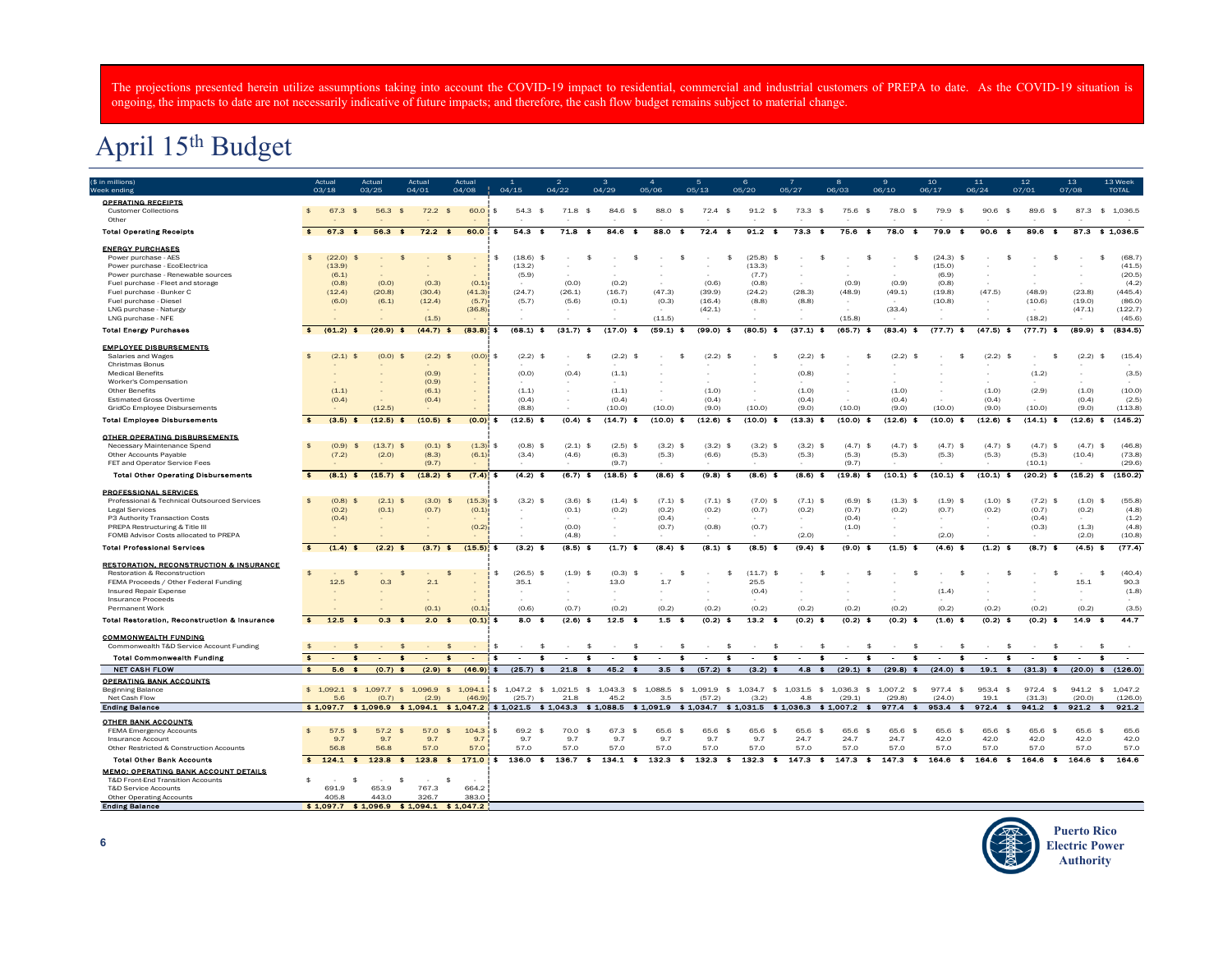## April 15th Budget With Actuals Through 5/6 vs April 15th Budget Cash Bridge as of May 6, 2022



- × "Energy Purchases" variance due to timing of payments for LNG and Diesel.
- $\blacksquare$ "Other Accounts Payable" variance primarily due to check receipts and disbursements clearing PREPA's operating accounts

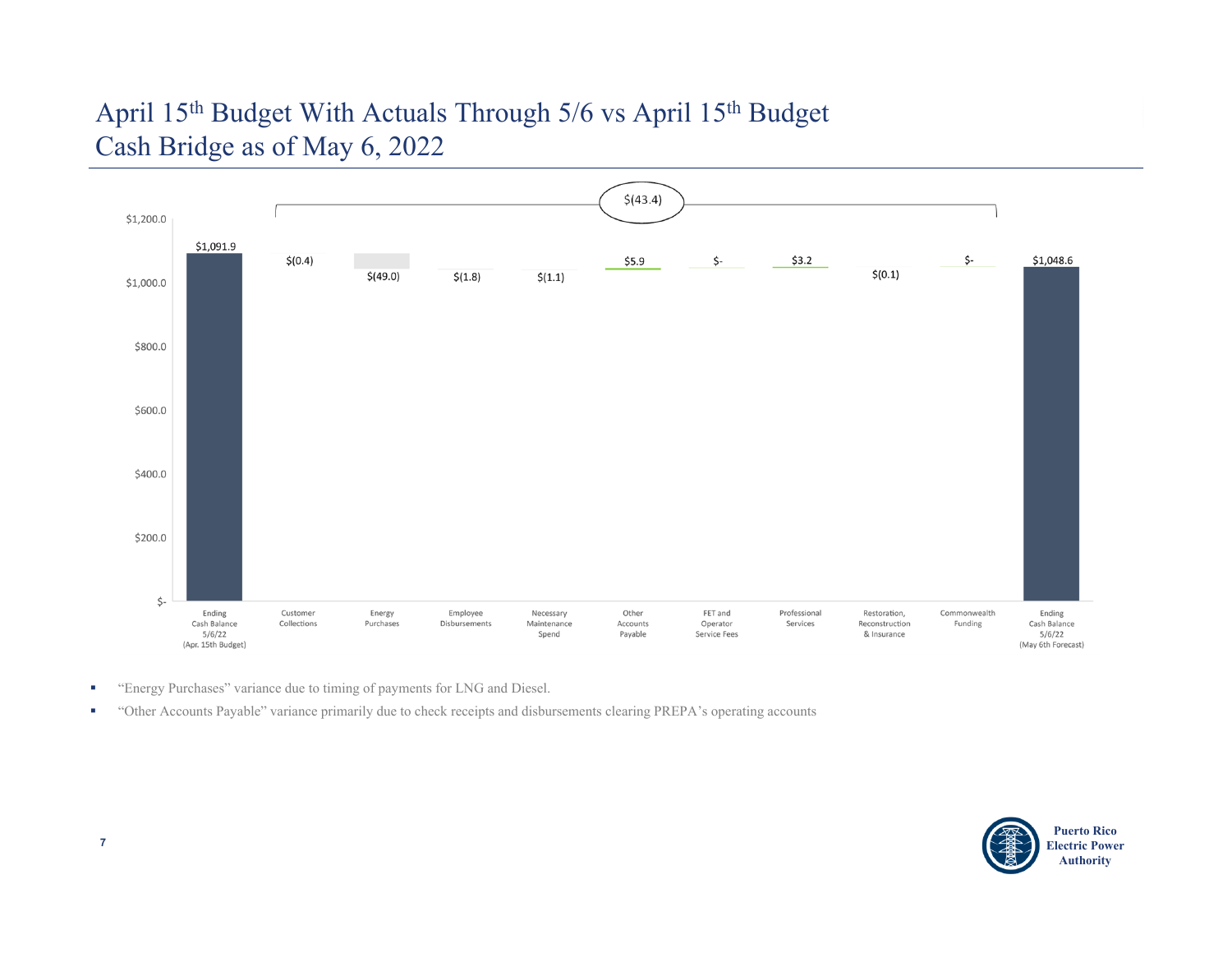| Name                   | <b>Account Number</b>                      | <b>Description</b>                                                                                      | <b>Notes</b>                                          | 05/06/22                       |
|------------------------|--------------------------------------------|---------------------------------------------------------------------------------------------------------|-------------------------------------------------------|--------------------------------|
| <b>Banco Popular</b>   |                                            | Revenue Deposit Account                                                                                 | ZBA to Popular                                        | $\overline{\phantom{a}}$       |
| <b>Banco Popular</b>   |                                            | Revenue Deposit Account (Credit Cards)                                                                  | ZBA to Popular                                        |                                |
| <b>Banco Popular</b>   |                                            | <b>Concentration Account</b>                                                                            | <b>Active Concentration Account</b>                   | 31 597 450.49                  |
| <b>Banco Popular</b>   |                                            | <b>Disbursement Account</b>                                                                             | Per Diem & Small Local Vendors                        | 145 473.06                     |
| <b>Banco Popular</b>   |                                            | Revenue Deposit Account (Corp. Clients)                                                                 | ZBA to Popular                                        | ×.                             |
| <b>Banco Popular</b>   |                                            | Revenue Deposit Account (Gov't Clients)                                                                 | ZBA to Popular                                        | ÷                              |
| <b>Banco Popular</b>   |                                            | <b>Concentration Account</b>                                                                            | Old Concentration Account                             | 162 119.41                     |
| <b>Banco Popular</b>   |                                            | Revenue Deposit Account                                                                                 | ZBA to Popular                                        |                                |
| <b>Banco Popular</b>   |                                            | Project Guavate (related to mitigation work performed in Guavate;<br>construction of underground lines) | Old FEMA Reimbursement Account                        | 2 490 266,00                   |
| Oriental               |                                            | <b>Concentration Account</b>                                                                            | <b>Active Concentration Account</b>                   | 79 439 552.98                  |
| Oriental               |                                            | Revenue Deposit Account                                                                                 | ZBA to Orienta                                        |                                |
| Oriental               |                                            | Revenue Deposit Account - Lockbox                                                                       | ZBA to Orienta                                        | $\overline{\phantom{a}}$       |
| <b>Banco Santander</b> |                                            | Revenue Deposit Account                                                                                 | Revenue Deposit Account and used for certain payments | ٠                              |
| Scotiabank             |                                            | Revenue Deposit Account                                                                                 | Manual Transfer to Popular or Citi                    | ÷                              |
| Firstbank              |                                            | Revenue Deposit Account                                                                                 | Manual Transfer to Popular or Citi                    | 165 259 385.39                 |
| GDB                    |                                            | PREPA Deposit Account at GDB                                                                            | No longer used                                        |                                |
| GDB                    |                                            | PREPA Deposit Account at GDB                                                                            | No longer used                                        | ÷                              |
| Citibank               |                                            | Disbursement Fuel O   & Power Purchase                                                                  | No longer used                                        | $\overline{a}$                 |
| Citibank               |                                            | <b>Concentration Account</b>                                                                            | <b>Active Concentration Account</b>                   | 23 915 164.72                  |
| Citibank               |                                            | Revenue Deposit Account                                                                                 | ZBA to Cit                                            |                                |
| Citibank               |                                            | <b>CWL Segregated Account</b>                                                                           | <b>CWL Segregated Account</b>                         | ×.                             |
|                        |                                            | <b>Total General Fund and CWL Segregated Accounts</b>                                                   |                                                       | \$<br>303,009,412.05           |
|                        |                                            |                                                                                                         |                                                       |                                |
| <b>Banco Popular</b>   |                                            | Payroll Account                                                                                         | Disbursement account to pay PREPA payroll             | 95 517.91                      |
| <b>Banco Popular</b>   |                                            | Pavroll Account                                                                                         | Disbursement account to pay PREPA payroll             | 5 771.47                       |
|                        | <b>Total Working Funds</b>                 |                                                                                                         |                                                       | \$<br>101.289.38               |
| Citibank               |                                            | Disbursement                                                                                            | <b>Debt Service Related</b>                           | ٠                              |
|                        | <b>Total Revenue Fund Account</b>          |                                                                                                         |                                                       | \$<br>$\overline{\phantom{a}}$ |
| <b>Banco Popular</b>   |                                            | EM PR Irma<br>FEMA                                                                                      | FEMA Irma                                             | ×.                             |
| <b>Banco Popular</b>   |                                            | FEMA<br><b>DR PR Irma</b>                                                                               | FEMA Irma                                             |                                |
| <b>Banco Popular</b>   |                                            | FEMA<br><b>DR PR Maria</b>                                                                              | <b>FEMA Maria</b>                                     | 61 493 965.05                  |
| <b>Banco Popular</b>   |                                            | OR PR Earthquake<br>FEMA                                                                                | <b>FEMA Earthquake</b>                                |                                |
| <b>Banco Popular</b>   |                                            | OR PR COVID 19<br>FEMA                                                                                  | FEMA COVID 19                                         | 1875 438.02                    |
| <b>Banco Popular</b>   |                                            | FEMA<br><b>Generation Projects</b>                                                                      | <b>Generation Projects</b><br>FEMA                    | 2 193 859.55                   |
| <b>Banco Popular</b>   |                                            | <b>ARPA Funds</b>                                                                                       | <b>ARPA Funds</b>                                     |                                |
| <b>Banco Popular</b>   |                                            | Premium Pay                                                                                             | Premium Pay                                           | 34 000.00                      |
|                        |                                            | <b>Total Restoration &amp; Reconstruction Fund Accounts</b>                                             |                                                       | 65.597.262.62<br>s             |
| Firsthank              |                                            | Front-End Transition Fee Variable                                                                       | <b>Front-End Transition Fee Variable</b>              | $\overline{\phantom{a}}$       |
| Firstbank              |                                            | Front-End Transition Fee Fixed                                                                          | Front-End Transition Fee Fixed                        | ٠                              |
|                        | <b>Total Front-End Transition Accounts</b> |                                                                                                         |                                                       | 5<br>$\overline{\phantom{a}}$  |
| Firstbank              |                                            | T&D Service Account                                                                                     | <b>Operating Account</b>                              | 250 166 332.66                 |
| Firstbank              |                                            | T&D Service Account                                                                                     | Non Federally Funded Capital Account                  | 16 198 107.68                  |
| Firsthank              |                                            | <b>RD Service Account</b>                                                                               | Outage Events Reserve Account                         | 30.002.506.89                  |
| Firstbank              |                                            | T&D Service Account                                                                                     | Gen Expend. Purchased Power Acct.                     | 136 170 012.00                 |
| Firstbank              |                                            | <b>F&amp;D Service Account</b>                                                                          | Gen Expend. Fuel Acct.                                | 33 165 452.32                  |
| Firstbank              |                                            | <b>F&amp;D Service Account</b>                                                                          | Contingency Reserve Acct.                             | 35 834 951.45                  |
|                        |                                            | T&D Service Account                                                                                     |                                                       |                                |
| Firstbank              |                                            |                                                                                                         | Federally Funded Capital Account                      | 243 902 070.44                 |

**TOTAL CASH AND CASH EQUIVALENT \$ 1,114,147,397.49**

| <b>General Fund Accounts By Deposity Institution</b> |                  |
|------------------------------------------------------|------------------|
| Banco Popular de Puerto Rico                         | 100 093 860.96   |
| Citibank N.A.                                        | 23 915 164.72    |
| Oriental Bank                                        | 79 439 552.98    |
| First Bank                                           | 910 698 818.83   |
| <b>Banco Santander</b>                               |                  |
| Scotia Bank                                          |                  |
| Government Development Bank for Puerto Rico (GDB)    | $\sim$           |
|                                                      | 1,114,147,397.49 |

| Name                 | <b>Account Number</b>                   | <b>Description</b>                                                                                | <b>Notes</b>                                           |    | 05/06/22      |
|----------------------|-----------------------------------------|---------------------------------------------------------------------------------------------------|--------------------------------------------------------|----|---------------|
| Citibank             |                                         | Remaining funds related 2013 Series Bond Issuance                                                 | <b>Construction Fund Accounts</b>                      |    | 1 544 115.07  |
| <b>Banco Popular</b> |                                         | Funds used for project to rehabilitate San Juan generating unit                                   | <b>Construction Fund Accounts</b>                      |    | 2 155 042 98  |
| GDB                  |                                         | PREPA Deposit Account at GDB                                                                      | <b>Construction Fund Accounts</b>                      |    |               |
| Citibank             |                                         | Special federal assignments to fund sponsored projects by the                                     | <b>Construction Fund Accounts</b>                      |    |               |
|                      |                                         | Environmental Quality Board ("JCA" in Spanish)                                                    |                                                        |    | 11 596 117.47 |
| <b>Banco Popular</b> |                                         | Legacy accounts (consider for closure)                                                            | <b>Construction Fund Accounts</b>                      |    |               |
| <b>Banco Popular</b> |                                         | 2016 A Bond - Used for specific projects identified at the time of bond                           | <b>Construction Fund Accounts</b>                      |    | 257 316.66    |
|                      |                                         | issuance process                                                                                  |                                                        |    |               |
| Citibank             |                                         | 2016 D Bond - Used for specific projects identified at the time of bond                           | <b>Construction Fund Accounts</b>                      |    |               |
|                      |                                         | issuance process                                                                                  |                                                        |    |               |
|                      |                                         |                                                                                                   | Insurance proceeds account related specifically to     |    |               |
| Citibank             |                                         | PREPA Insurance                                                                                   | Hurricane Maria substation repair                      |    | 9 683 172.43  |
|                      |                                         |                                                                                                   |                                                        |    |               |
|                      |                                         |                                                                                                   | Insurance proceeds account related specifically to the |    |               |
| Citibank             |                                         | PREPA Insurance - Earthquake                                                                      | 2020 earthquake                                        |    | 25 978.73     |
|                      |                                         |                                                                                                   |                                                        |    |               |
|                      |                                         |                                                                                                   |                                                        |    |               |
| <b>US Bank</b>       |                                         | PROTECO - Trust Fund/EPA Agreement                                                                | <b>Trust Fund/EPA Agreement</b>                        |    | 965 338.01    |
|                      | <b>Total Construction Fund Accounts</b> |                                                                                                   |                                                        | Ś  | 26.227.081.35 |
|                      |                                         |                                                                                                   |                                                        |    |               |
|                      |                                         |                                                                                                   |                                                        |    |               |
|                      |                                         | Funds received from federal contributions or bond issuances used to                               |                                                        |    |               |
| Citibank             |                                         | finance the construction of infrastructure to provide electricity to rural Investment Held By REA |                                                        |    |               |
|                      |                                         | areas in Puerto Rico                                                                              |                                                        |    |               |
|                      |                                         |                                                                                                   |                                                        |    |               |
|                      |                                         | Funds received from federal contributions or bond issuances used to                               |                                                        |    |               |
| Firsthank            |                                         | finance the construction of infrastructure to provide electricity to rural Investment Held By REA |                                                        |    | 1 161 796 99  |
|                      |                                         | areas in Puerto Rico                                                                              |                                                        |    |               |
|                      | <b>Total Investment Held By REA</b>     |                                                                                                   |                                                        | s. | 1.161.796.99  |
|                      |                                         |                                                                                                   |                                                        |    |               |
|                      |                                         | Funds used to cover the cost of unusual or extraordinary maintenance                              |                                                        |    |               |
| Citibank             |                                         | or repairs including major items of equipment as stipulated in the                                | Reserve Maintenance Fund                               |    |               |
|                      |                                         | <b>Trust Agreement</b>                                                                            |                                                        |    |               |
|                      |                                         | Funds used to cover the cost of unusual or extraordinary maintenance                              |                                                        |    |               |
| Firsthank            |                                         | or repairs including major items of equipment as stipulated in the                                | Reserve Maintenance Fund                               |    | 16 876 460 88 |
|                      |                                         | <b>Trust Agreement</b>                                                                            |                                                        |    |               |
|                      | <b>Total Reserve Maintenance Fund</b>   |                                                                                                   |                                                        | Ś  | 16.876.460.88 |
|                      |                                         |                                                                                                   |                                                        |    |               |
|                      |                                         |                                                                                                   |                                                        |    |               |
| <b>Banco Popular</b> |                                         | <b>Land Acquisition Project</b>                                                                   | <b>Other Restricted Fund</b>                           |    | 1979 506.67   |
| Citibank             |                                         | <b>PREPA Trust Investment Clearing</b>                                                            | <b>PREPA Trust Investment Clearing</b>                 |    |               |
|                      | <b>Total Other Restricted Fund</b>      |                                                                                                   |                                                        | s  | 1.979.506.67  |
|                      |                                         |                                                                                                   |                                                        |    |               |
| Citibank             |                                         | One-time transaction                                                                              | Invested funds regarding EcoElectrica transaction      |    |               |
| Firsthank            |                                         | One-time transaction                                                                              | Invested funds regarding EcoElectrica transaction      |    | 3335025.03    |

| CILIDAIIR |                                   | <b>UNE-UNIE UdibdCuUN</b>                             | invested funds regarding economical transaction   |                    |
|-----------|-----------------------------------|-------------------------------------------------------|---------------------------------------------------|--------------------|
| Firstbank |                                   | One-time transaction                                  | Invested funds regarding EcoElectrica transaction | 3 3 3 5 0 2 5 .0 3 |
|           | <b>Total PREPA Client Fund</b>    |                                                       |                                                   | 3,335,025.03       |
|           |                                   |                                                       |                                                   |                    |
| US Bank   |                                   | Sinking Fund Interest                                 |                                                   | 16 878 003.72      |
| US Bank   |                                   | Sinking Fund Reserve                                  |                                                   | 59 816.06          |
| US Bank   |                                   | Self Insurance                                        |                                                   | 944.67             |
| US Bank   |                                   | Self Insurance Sub A                                  |                                                   | 5.13               |
| US Bank   |                                   | Self Insurance                                        |                                                   | 36 895.30          |
| US Bank   |                                   | Sinking Fund Reserve Sub A                            |                                                   | 46.06              |
| US Bank   |                                   | Sinking Fund Reserve Sub B                            |                                                   | 250.39             |
| US Bank   |                                   | Sinking Fund Reserve Sub C                            |                                                   | 5.03               |
| US Bank   |                                   | Sinking Fund Reserve Sub D                            |                                                   | 126 546.92         |
| US Bank   |                                   | Ser VV Escrow Dep                                     |                                                   | 9.96               |
| US Bank   |                                   | CAPI Series 2012A                                     |                                                   | 9.32               |
| US Bank   |                                   | PREPA Rev Fund Ser 2013A                              |                                                   | 65 705.53          |
| US Bank   |                                   | CAPI Series 2013A                                     |                                                   | 152.61             |
|           |                                   | <b>Total Sinking and Self-Insurance Account Funds</b> |                                                   | 17,168,390.70      |
|           |                                   |                                                       |                                                   |                    |
|           | TOTAL CONSTRUCTION FUND AND OTHER |                                                       |                                                   | 66.748.261.62      |